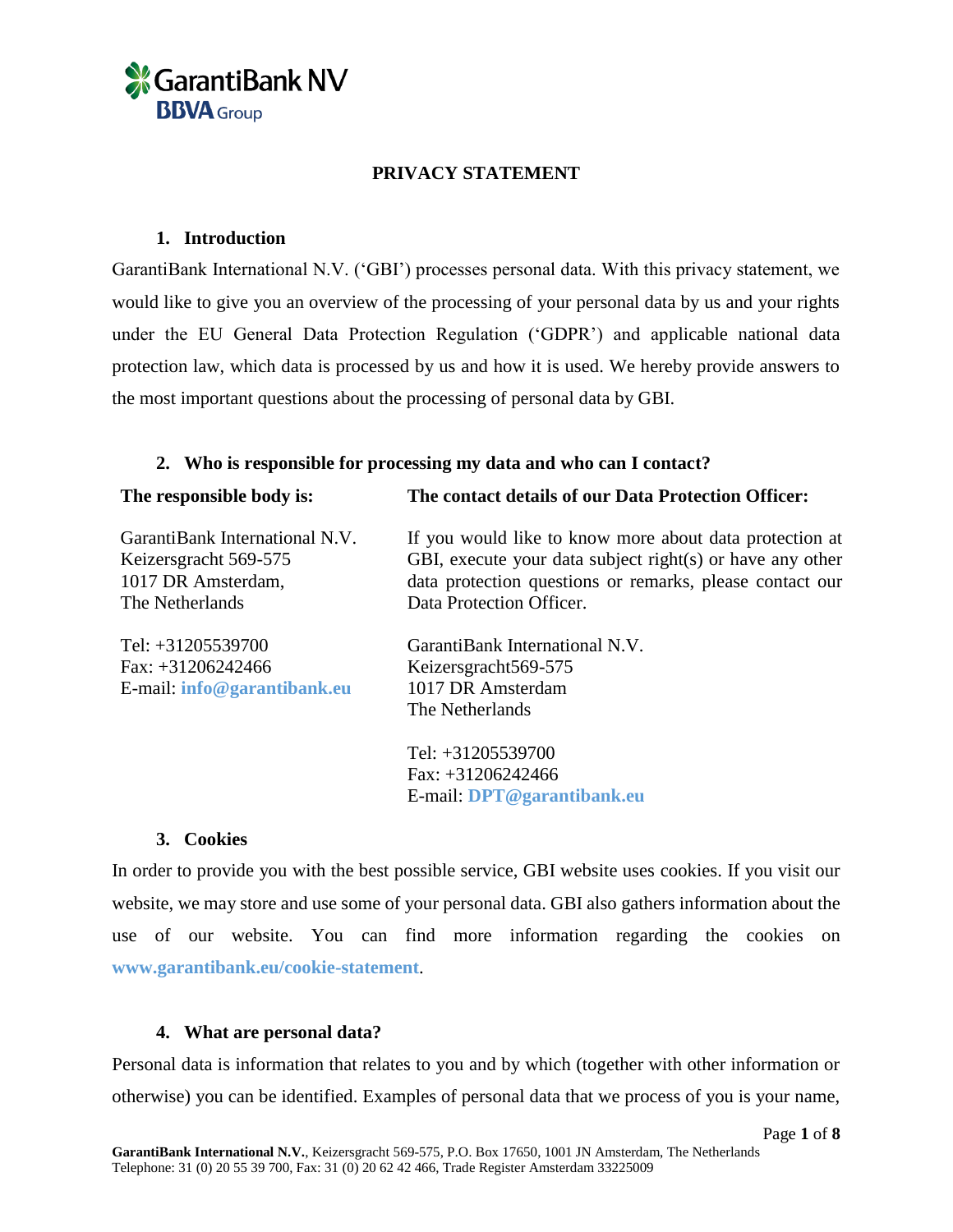

date of birth, telephone number, address, email address, gender, place of birth, nationality, national identification numbers, ID data, signature, as well as your computer's IP address. In addition, in certain circumstances and only where this allowed under applicable law, we also process other data (e.g. payment order), data for the fulfillment of our contractual obligations or a money transfer you have made, information about your financial situation, tax administration, voice recordings and other data comparable to the above categories.

Some of the personal data are considered sensitive, for example data relating to criminal convictions and offences, ethnicity, race or your National Identification Number. GBI only processes sensitive personal data if this is specially required under national law, with your explicit permission. GBI only processes sensitive personal data taking the highest levels of technological and organizational measures into account.

### **5. What does processing mean?**

Processing means any operation or set of operations which is performed on personal data or sets of personal data. The GDPR provides the following examples of processing 'collection, recording, organisation, structuring, storage, adaptation, alteration, retrieval, consultation, use, disclosure by transmission, dissemination or otherwise making available, alignment or combination, restriction, erasure or destruction of data.'

## **6. Whose personal data does GBI process?**

GBI processes personal data of people with whom it has, or has had, a direct or indirect relationship. For example: personal data of customers and their representatives or people who show an interest in our products and services.

### **7. Which sources does GBI use to collect your personal data?**

We process your personal data that we receive from you directly. Where this is necessary we also collect your personal data from publicly accessible resources (e.g. registers, the internet and press) or other companies within the Turkiye Garanti Bankasi A.S. Group ('TGB Group'), the Banco Bilbao Vizcaya Argentaria Group ('BBVA Group') or other third parties.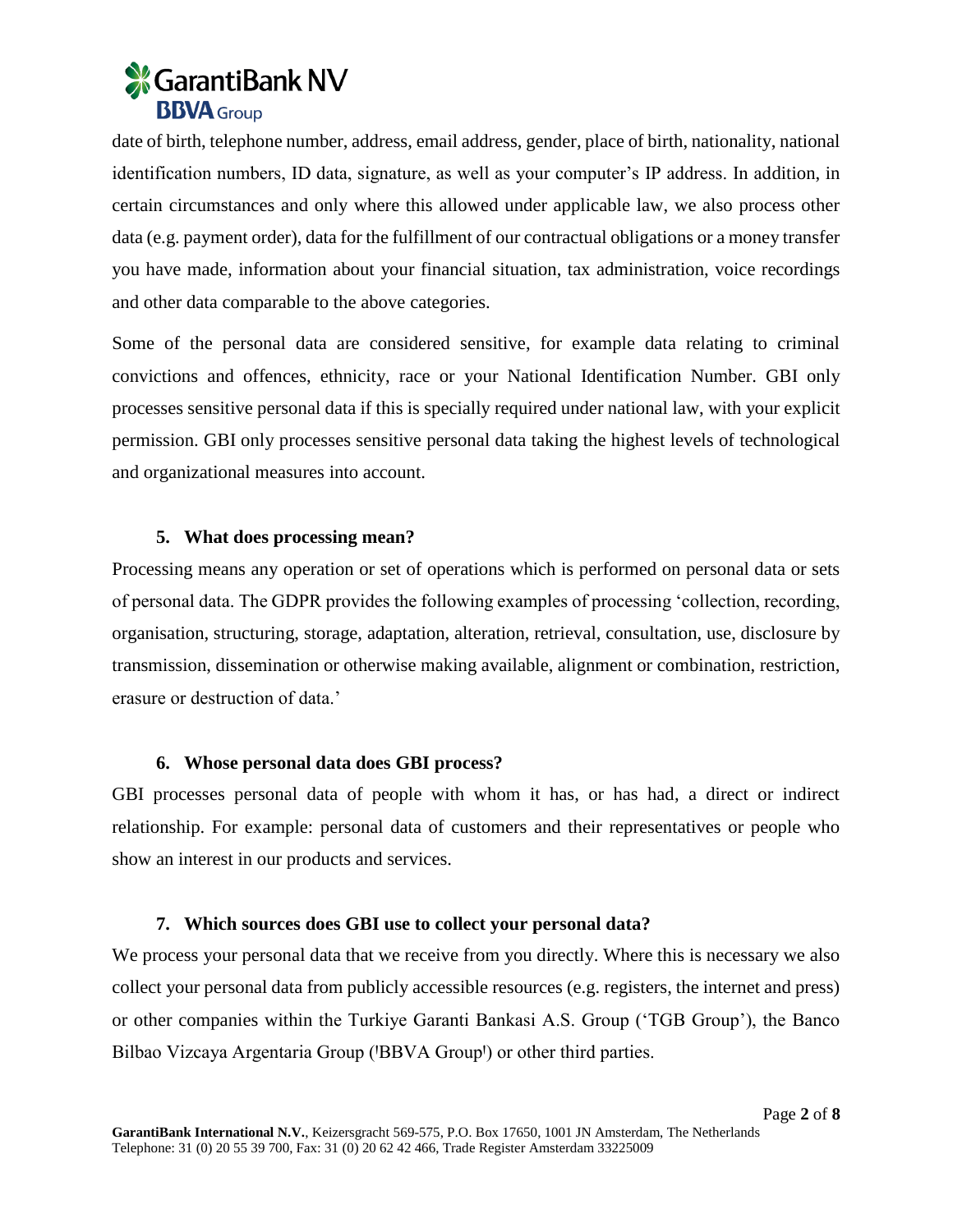

# **8. Why does GBI process your personal data (purpose of data processing) and what is the legal basis for this?**

We process your personal data for the following reasons:

### **a. To execute our agreement with you**

The processing of personal data is necessary for providing banking and financial services in connection with the execution of our contract(s) with you or in order to take steps at your request prior to entering into a contract: to execute your orders and to carry out activities necessary for the operation and administration of banking services and transactions.

The data processing is primarily carried out in relation to a specific product (e.g. account, credit, savings, deposits ) and may include, provision of advice, execution of transactions, orders, ensuring IT security, the processing of the data for determining the integrity, authenticity and availability of the data, the control by the supervisory boards or supervisory bodies, the traceability of orders and other agreements as well as quality control through appropriate documentation and, if necessary, recording the telephone conversations.

Further details on data processing purposes can be found in the relevant contract documents and terms and conditions.

## **b. To comply with a legal obligation to which GBI is subject:**

As a bank, we are subject to various legal obligations and banking supervisory requirements (e.g. the European Central Bank, the European Banking Authority, the Dutch Central Bank and AFM). The processing purposes include, but are not limited to: credit checks, identity and age checks to comply with know your customer obligations, prevention of fraud and money laundering, combating terrorist financing, to fulfil tax control and reporting obligations, as well as the evaluation and management of risks in the Bank and within the TGB Group and BBVA Group.

### **c. When you have provided your consent**

Insofar as you have given us consent to the processing of personal data for specific purposes, the legality of this processing is based on your consent.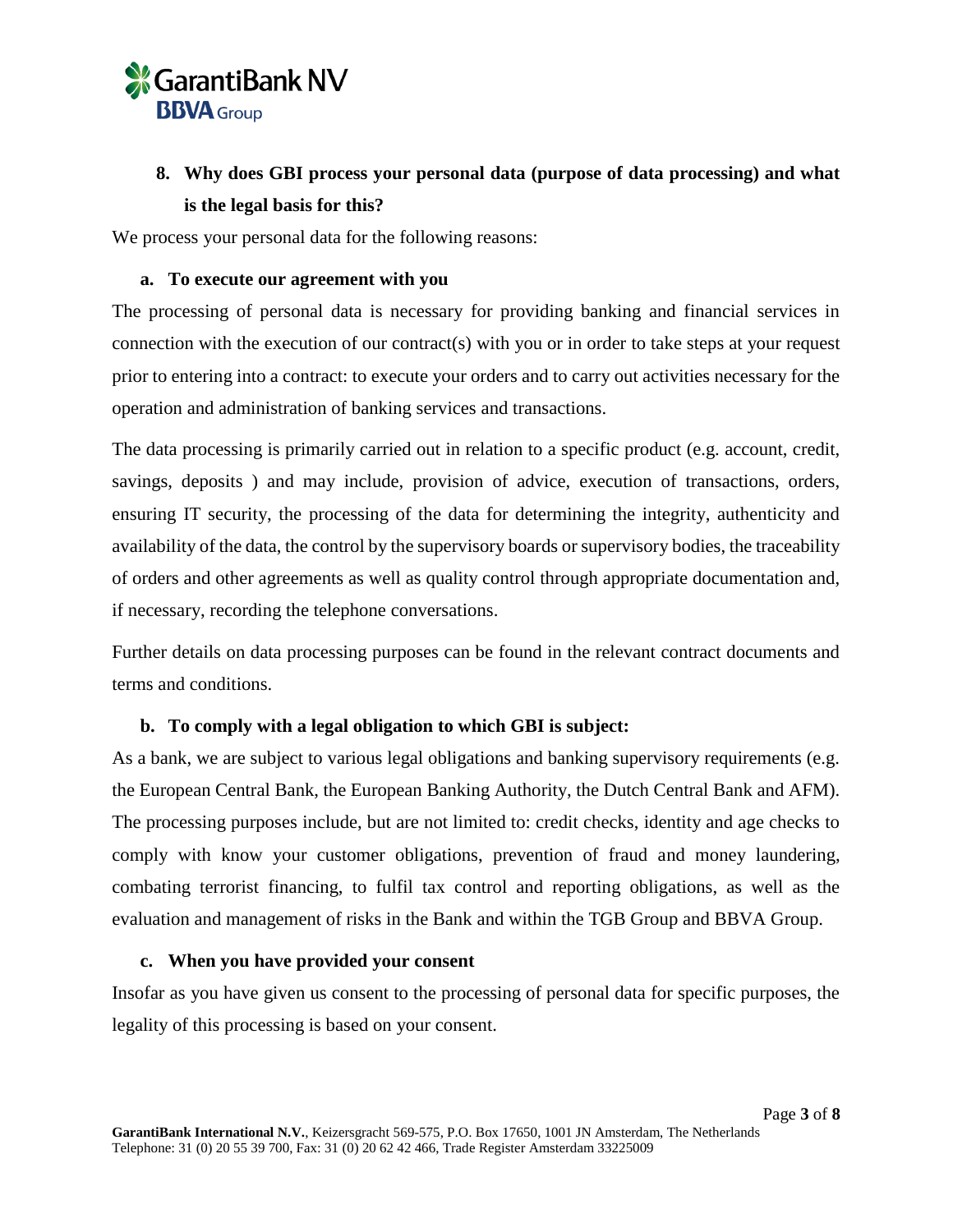

# **d. When this is necessary for the purposes of the legitimate interest of GBI or a third party**

Examples of a legitimate interest of GBI is to perform marketing activities or to protect the security of our banking business. The use of this legitimate ground requires a balancing test and will only be used if the legitimate interest is not overridden by your interests or fundamental rights and freedoms which require protection of personal data.

## **9. Who receives your personal data?**

Within GBI, those departments that gain access to your personal data are those that need to fulfil our contractual and legal obligations. For the same purposes we may also share your personal data with service providers and agents (companies in the categories of financial services, IT services, and logistics). When this is the case we always impose secrecy on these parties and conclude all necessary agreements, including data processing agreements where required.

With regard to the transfer of data to recipients outside of our bank, it should also be noted that we, as a bank, are obliged to maintain secrecy about all customer-related facts and assessments of which we are aware. We may only disclose information about you if statutory provisions require it, if you have given your consent or if we are authorized to provide you with bank information, e.g. due to our legitimate interest or the legitimate interest of a third party. Under these conditions, recipients of personal data may, for example be:

- Public bodies and institutions (e.g. AFM, European Banking Authority, European Central Bank, Dutch Central Bank, tax authorities, law enforcement authorities) in the presence of a legal or regulatory obligation.
- Authorities, credit bureaus, debt collection agencies, lawyers, courts, appraisers and inspection bodies.
- Other credit and financial services institutions, IT service providers or similar institutions to which we provide personal information in order to conduct a business relationship with you.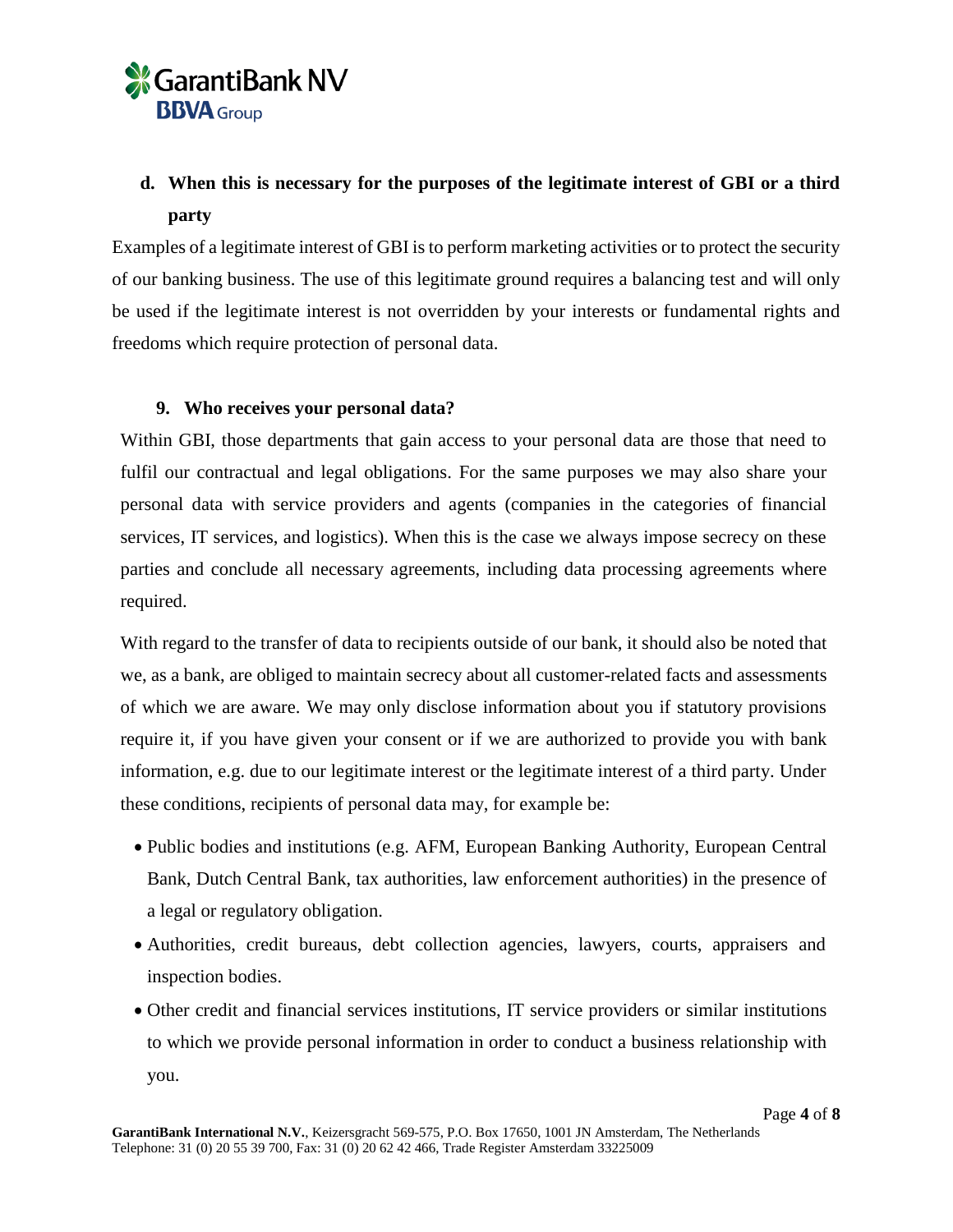

 Other companies within TGB Group and BBVA Group for risk management due to legal or regulatory obligations.

Other data recipients may be those for whom you have given us your consent to transmit your personal data, or for whom you have exempted us from banking secrecy in accordance with an agreement or your consent.

## **10. Is your personal data transferred to a third country or to an international organization?**

Personal data will only be transferred to third countries (i.e. countries outside the European Economic Area (EEA)) in accordance with the provisions of the GDPR.

In particular we would like to point out that where GBI shares your personal data with TGB Group and BBVA Group, this may include personal data transfers to third countries such as Turkey. In such cases we ensure that, in accordance with GDPR, adequate safeguards are in place to protect your personal data.

If you need more information on the appropriate safeguards we have in place for international personal data transfer, or would like to receive a copy of these safeguards please contact our Data Protection Officer.

### **11. How long do we keep your personal data?**

GBI keeps personal data as long as it is necessary for the purpose for which it is processed and for as long as the law obligates us to store your data. The retention period that applies to personal data varies ranging from several months to many years. Upon your request, we can provide you with our data retention schedule.

### **12. How do we take care of your personal data?**

Protecting your personal data has highest priority within all levels of GBI. Below you will find a list of guarantees we provide:

- All personal data is treated confidentially and with care.
- Personal data will only be passed on to third parties where this is permitted by law.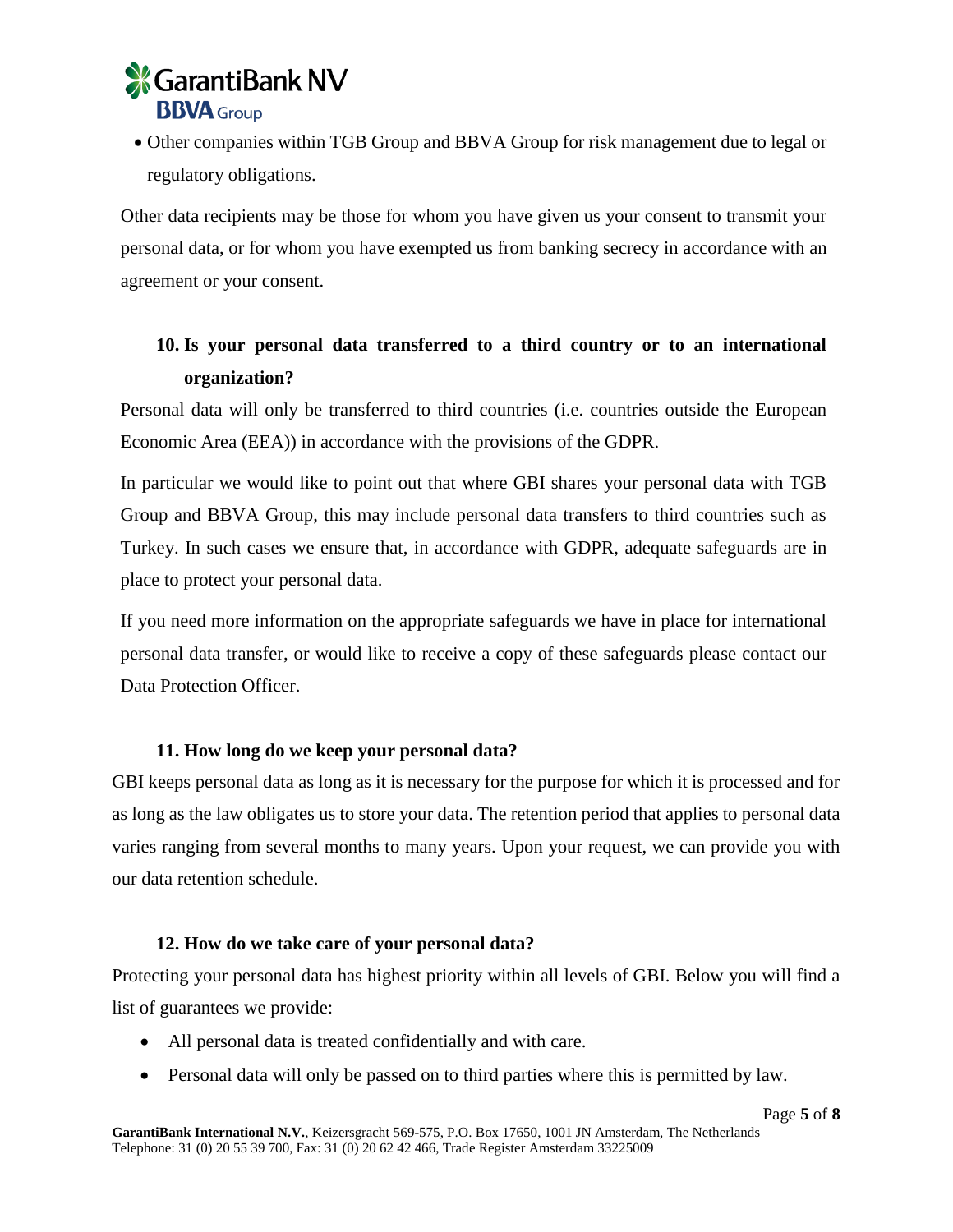

- The use and registration of personal data is limited to the minimum of what is required for the purpose it was collected.
- When third parties are contracted to provide supporting services they must conform to our privacy requirements such as confidentiality and in certain cases data processing agreements. At all times, third parties will be monitored to ensure all our requirements are met.
- Our safety policy is based on legal and regulatory obligations, including the guidelines and requirements set by De Nederlandsche Bank and the Dutch Association of Banks (Nederlandse Vereniging van Banken).
- Only authorized and trained personnel may have access to and handle personal data.
- We have taken all possible precautions, both technically and organizationally, to ensure all personal data is adequately protected.

## **13. Which data protection rights do you have and how can you exercise them?**

As a data subject, you have the right:

- **To be informed** about how GBI processes your personal data. This information is shared with you through this Privacy Statement.
- **Of access** to the personal data GBI processes about you.
- **To rectification** of inaccurate personal data or completed if it is incomplete.
- **To erasure** of your personal data. However, this right only applies under certain circumstances and is not absolute.
- **To restriction of processing**. However, this right only applies under certain circumstances and is not absolute.
- **To object to**:
	- o processing based on legitimate interests (including profiling);
	- o direct marketing (including profiling); and
	- o processing for purposes of scientific/historical research and statistics.
- **To data portability**. This right is not absolute, as it only applies to personal data that is directly provided by you and where the processing is based consent or on performance of a contract.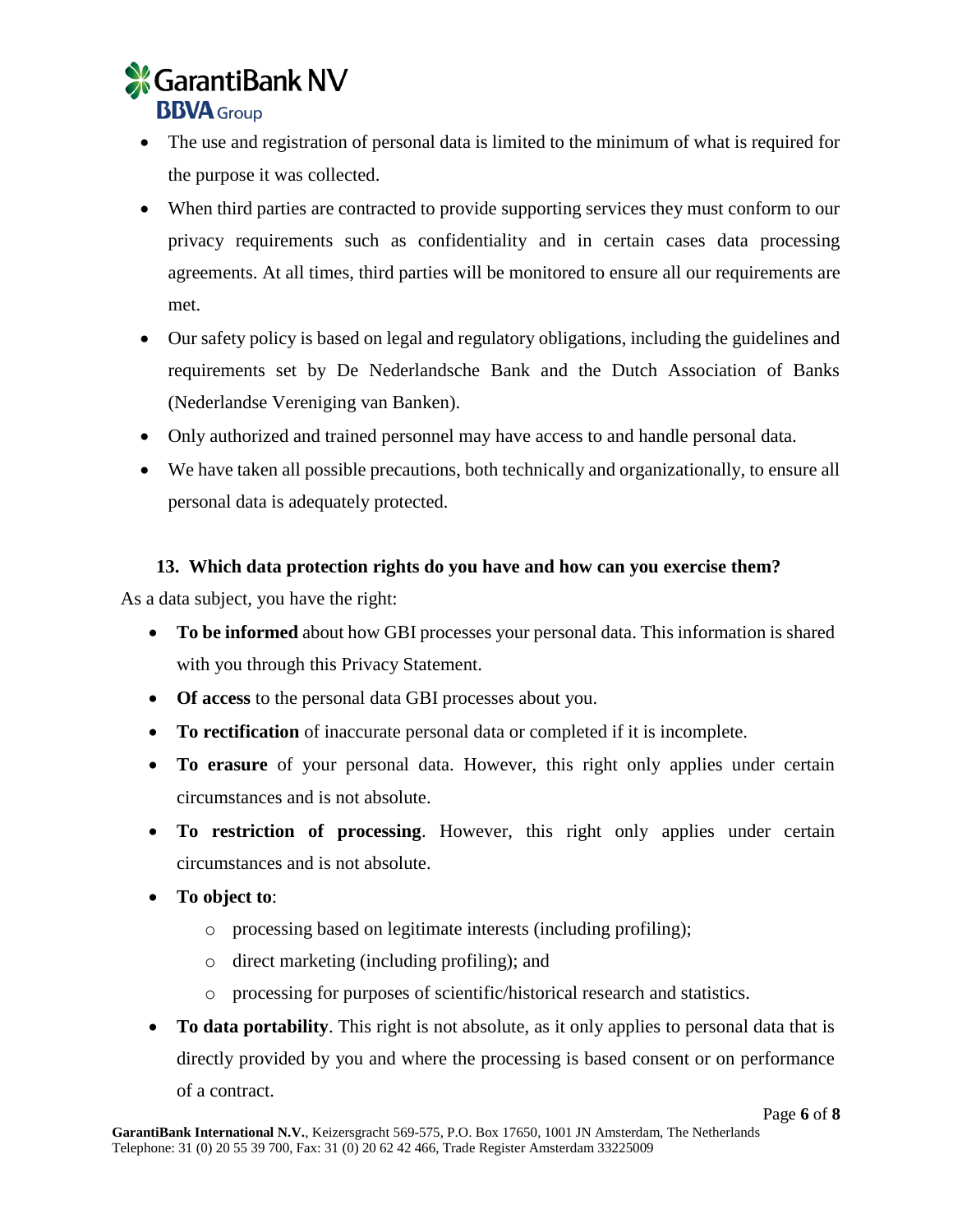

# **Not to be subjected to a decision based solely on automated processing, including profiling**:

(e.g. automated processing of personal data to evaluate certain aspects about you), which produces legal effects concerning you or similarly significantly affects you unless it is:

- o necessary for entering into, or performance of, a contract between us; or
- o authorized by law (e.g. for the purposes of fraud or tax evasion); or
- o you provide your explicit consent.

If you wish to exercise one of these rights, please address your request in writing to our Data Protection Officer:

GarantiBank International N.V. Data Protection Officer Keizersgracht 569-575 1017 DR Amsterdam, The Netherlands Tel: +31205539700 Fax: +31206242466

E-mail: **[DPT@garantibank.eu](mailto:DPT@garantibank.eu)**

With regard to consent, please be informed that you may revoke your consent to the processing of personal data at any time. Please note that the revocation only works for the future. Processing that took place before the revocation is not affected.

### **14. Is there an obligation for you to provide your personal data?**

To enter into a business relationship with us and for us to perform our contractual obligations, we must process certain personal information of you such as name, address, contact details. Without this personal data, we will not be able to conclude or execute a contract with you.

Sometimes we are required to process your personal data by law. For example, according to the money laundering regulations, we are obliged to identify you prior to the establishment of a business relationship on the basis of your identity document and to record your name, place of birth, date of birth, nationalities, address and identity card details. In order for us to be able to fulfil this legal obligation, you must provide us with the necessary information and documents in accordance with the Money Laundering Act and immediately notify us of any changes